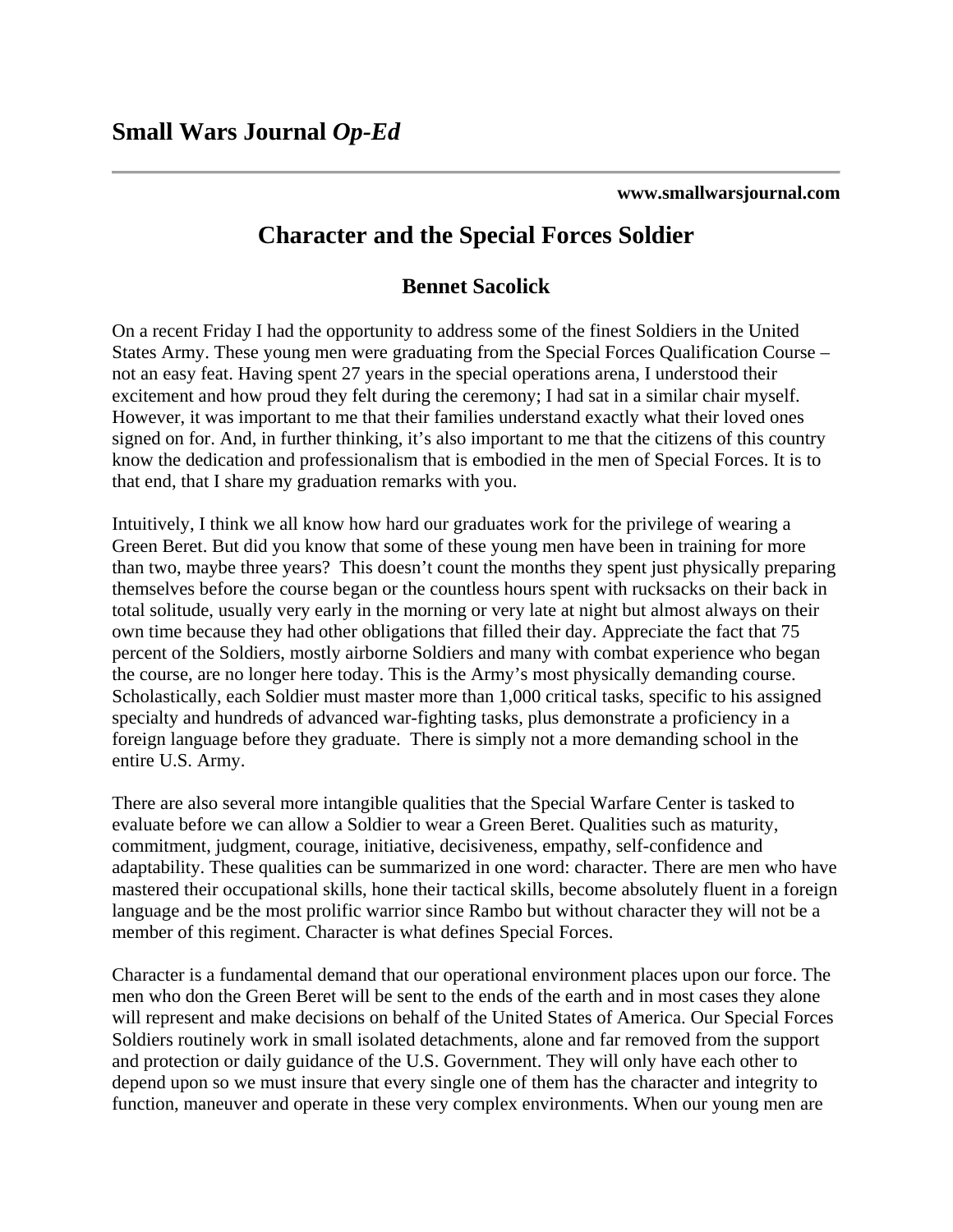thousands of miles away from their leadership, can we depend upon each and every one of them to do what is right? Can their fellow teammates count on them, without regard to the dangers involved? Of course they can and I am very, very confident that our graduates will always achieve their assigned mission. This is the expectation that our country, and all those who have gone before them, places upon our Regiment.

What makes this all so important is the critical role that Special Forces Soldiers play in the implementation of U.S. Foreign Policy. Think about the beauty of a force specifically designed to deploy and resolve conflicts before they require huge military intervention, a force that clearly excels in training, leading and motivating an indigenous population of a troubled foreign country, a force designed to prevent the next insurgency or failed state. I'm proud to say, we have such a force and they are called Green Berets! I believe that the Operational Detachment that each of our graduates here today will soon be a member of represents the only force in the world with the innovative ability to seamlessly integrate the various facets of host country domestic and foreign needs, with diplomacy and combat power into one perfectly designed element, the Operational Detachment Alpha. This is why character is so vital for our men. I'm obviously biased, but I believe we may be the only force in the world that intuitively understands the balance between diplomacy and force and possess the judgment to determine which is most applicable in any given situation. It's understanding the equilibrium between these two seemingly polar opposite notions and instinctively knowing when to apply each.

Before I go any further, I need to point out that our primary mission in Special Forces, the mission of every one of our graduates, is to defeat terrorism. So perhaps you're asking yourself, "How is character going to win the War on Terrorism?" I have just spent the last three years working at the CIA's Counter-terrorist Center and I can assure you there are hard core terrorist out there who want nothing more than to attack America. The only solution for these criminals is to persistently hunt them down and kill them with the precision and the agility that typifies all our activities. In the application of pure combat power, the skills of our Special Forces Soldiers are second to none. But herein lies the problem: eradicating terrorist alone will not win the War on Terrorism, frankly, it won't even put a small dent in it. Our real problem lies in the fact that the vast majority of the world has no idea how to deal with the extremist in their own countries.

How do we change that?

One possible solution is that we send Special Forces Soldiers to these countries that have become the breeding ground for terrorism, and we engage in Nation Building. We send Green Berets with judgment, imagination, character and intellect, armed with a demonstrated understanding of the language and culture. Special Forces Soldiers that have become experts in the economic and political environments of these countries combined with their intuitive abilities to work through, with and by our indigenous friends. We help these countries build their capacity to defeat terrorism and the insurgencies that threaten stability in their country before allowing these ills to become a threat to our homeland. This mission of fostering relationships with our partner nations is the task that the graduates sitting here today will soon be executing. This is what they trained for and this is what they are prepared to do.

Has this worked in the past?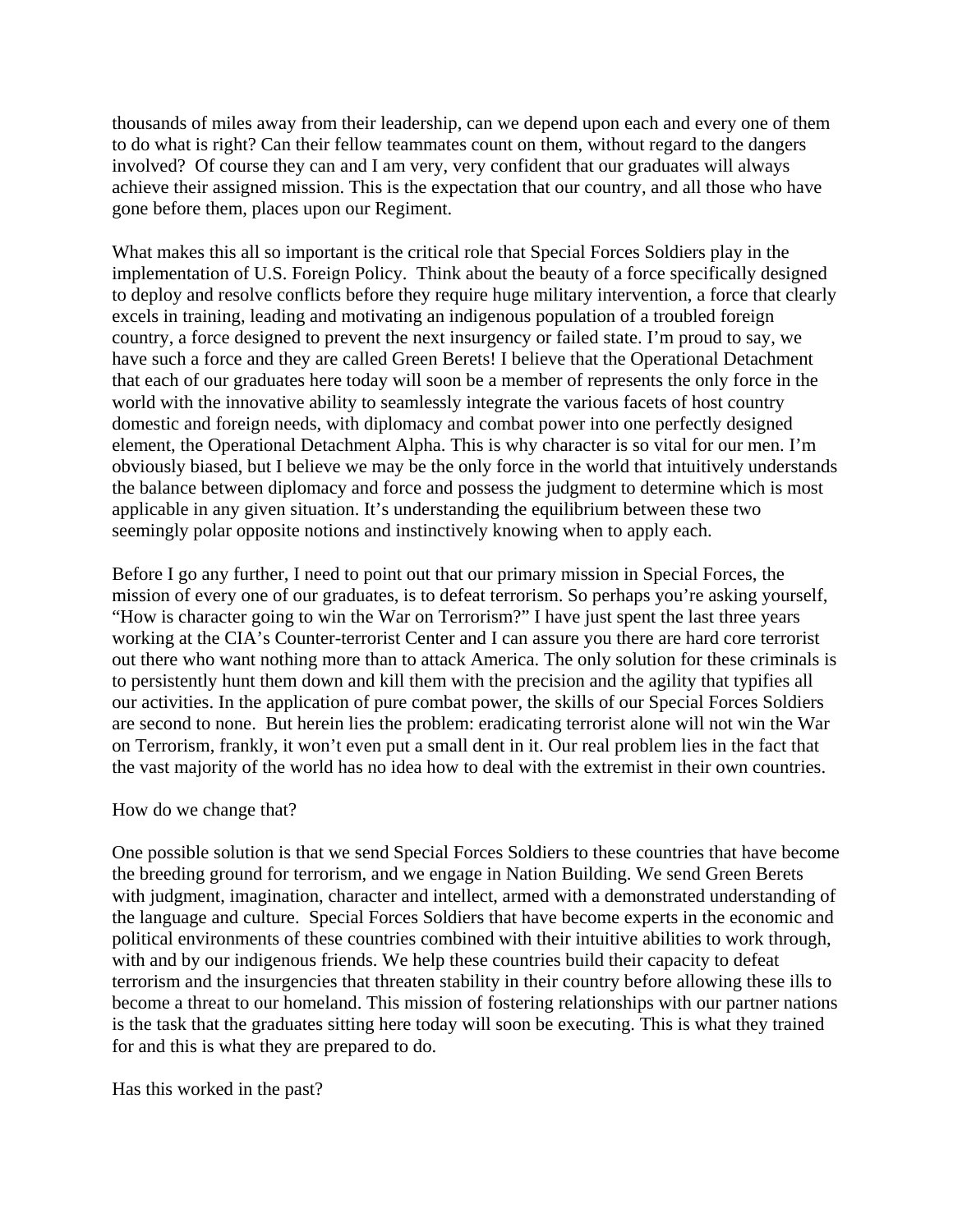Shortly after Operation Iraqi Freedom began we realized that our presence in Iraq would be longer than anticipated so the President asked the international community to send troops to serve in Iraq as part of a coalition. Not many countries answered the call. In August, 2006, three years after the war started, there were only 21 non-U.S. countries participating in Operation Iraqi Freedom. Of those 21, the eighth ranked nation providing personnel in Iraq was El Salvador. Now as a former member of 7th Special Forces Group, one who had multiple tours in El Salvador, I found this remarkable because their military was so small. Even more so, because a year later, at a NATO sponsored summit, the President once again asked the international community to step up to the plate, and once again, no one answered the call except El Salvador, who sent an additional company to Iraq. Now what possible reason does this tiny, poor, Central American country have to send troops 8,000 miles away to Iraq? None. They went because we asked them to go. They went because in their time of need the United States of America sent and maintained a Special Forces presence in their country for over a decade. This is a perfect example of Special Forces Soldiers executing U.S. foreign policy and successfully defeating an insurgency that could have destabilized the entire hemisphere.

To my fellow Green Berets, I'll ask you to reflect upon what you have achieved and appreciate a small portion of a great paper written by Thomas Paine 250 years ago: the harder the conflict, the more glorious the triumph. What we obtain too cheap, we esteem too lightly: it is dearness only that gives everything its value." Although he was talking about liberty, in essence we can apply those profound words to just about any life experience. What we obtain too cheap, we esteem to lightly, I'll ask you to think about this as it applies to your great accomplishments and appreciate that the long tab we all wear on our left shoulders is a lot more than a simple 3 inch piece of cloth.

## De oppresso liber!

*Brigadier General Bennet Sacolick is the Deputy Commanding General of the U.S. Army John F. Kennedy Special Warfare Center and School. He has commanded Special Operations Forces at the detachment, troop, squadron and group level and held various staff assignments to include Chief of Current Operations at the Joint Special Operations Command and the Deputy Director for Defense at the CIA's Counter Terrorism Center. He has completed tours with 1st Battalion, 509th Airborne Battalion Combat Team in Vicenza, Italy; 3rd Battalion, 7th Special Forces Group (Airborne) in Panama; Military Advisor in El Salvador; and more than 12 years in 1st Special Forces Operational Detachment – Delta, culminating as both the unit and Task Force Commander during Operation Iraqi Freedom.*